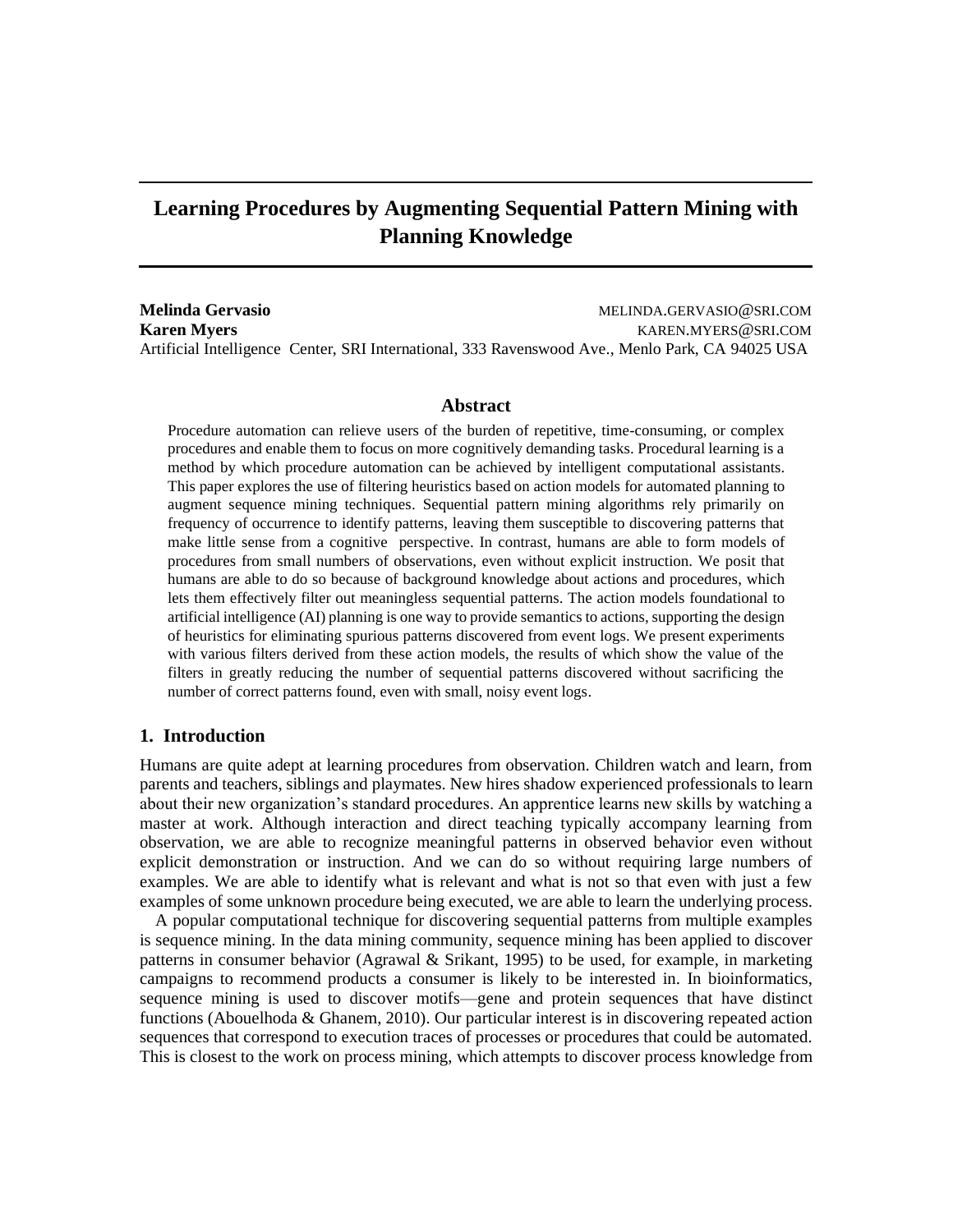#### M. GERVASIO AND K. MYERS

event logs, primarily for the purpose of analysis (van der Aalst et al., 2012). All these applications of sequence mining operate on large volumes of data and rely on frequency as the main indicator of a pattern. They are interested in finding frequent patterns that signify general trends. In many cases, the 'correctness' of a pattern is immaterial—it doesn't really matter if a purchase pattern is not particularly meaningful or a discovered biological motif or process workflow is not quite right; they are often generated as possibilities or starting points for a human expert to analyze or refine.

In contrast, the patterns we wish to discover are intended for automation and must thus correspond to meaningful, coherent sequences of actions. Unlike the characters that comprise protein sequences or the simple events in transaction logs, actions are also rich in structure. They have parameters (often typed), preconditions, and effects; they take inputs and generate outputs; they are organized in hierarchies; and so on. Furthermore, in our setting, we cannot assume voluminous action logs from which to discover patterns. This greatly lowers the tolerance for noise and increases the need for effective generalization from small numbers of examples.

AI planning relies on action models to construct plans for achieving particular goal conditions from a given set of initial conditions. These formal specifications of actions enable the reasoning required to determine which actions can be executed in a given state and the effects they will have, enabling an automated planner to generate a sequence of actions to achieve a goal (Ghallab et al., 2004). In the work described in this paper, we set out to investigate whether we could augment sequence mining techniques with filtering heuristics derived from planning knowledge to help identify promising candidate sequences. Using the action models, we devised two sets of heuristics—a set of action filters to eliminate noise from discovered patterns, and a set of candidate filters to eliminate undesirable discovered patterns— and we conducted experiments to evaluate the ability of these filters to improve precision without sacrificing recall.

We begin with a discussion of related work in procedural learning and sequence mining. We then present the sequential pattern mining problem and our basic approach to discovering frequent parameterized action sequences. We discuss experiments on a bank transaction dataset and present results illustrating the problem with using simple frequency-based techniques to find candidate procedures—a problem exacerbated by the presence of noise. We then introduce action models and present the motivation behind the filters we designed to eliminate undesirable candidates. We discuss experiments with the filters on both the noise-free and noisy datasets, showing the effectiveness of the filters in increasing precision, with minimal decrease in recall. The work is a first attempt at using planning knowledge to improve the results of sequence mining for procedure learning and we conclude with a discussion of future work.

# **2. Related Work**

Procedural learning—the acquisition of skills for performing tasks—has been well-studied in the cognitive science and AI communities. A broad array of approaches have been explored, including learning from problem-solving (Laird et al., 1986), learning from observation (van Lent & Rosenbloom, 2001), learning from instruction (Blythe, 2005), multi-modal learning (Allen et al., 2007), learning from demonstration (Gervasio & Murdock, 2009), and learning from solution traces (Li et al., 2009). The work in this paper addresses the same problem, but differs in the use of event logs as the source of data from which to learn procedures. The event logs capture the actions executed by one or more agents rather than actions of the learning agent itself or the actions of an expert and they are not guaranteed to be complete, clean (i.e., noise-free), or optimal. As such, we use as our starting point the work in sequential pattern mining.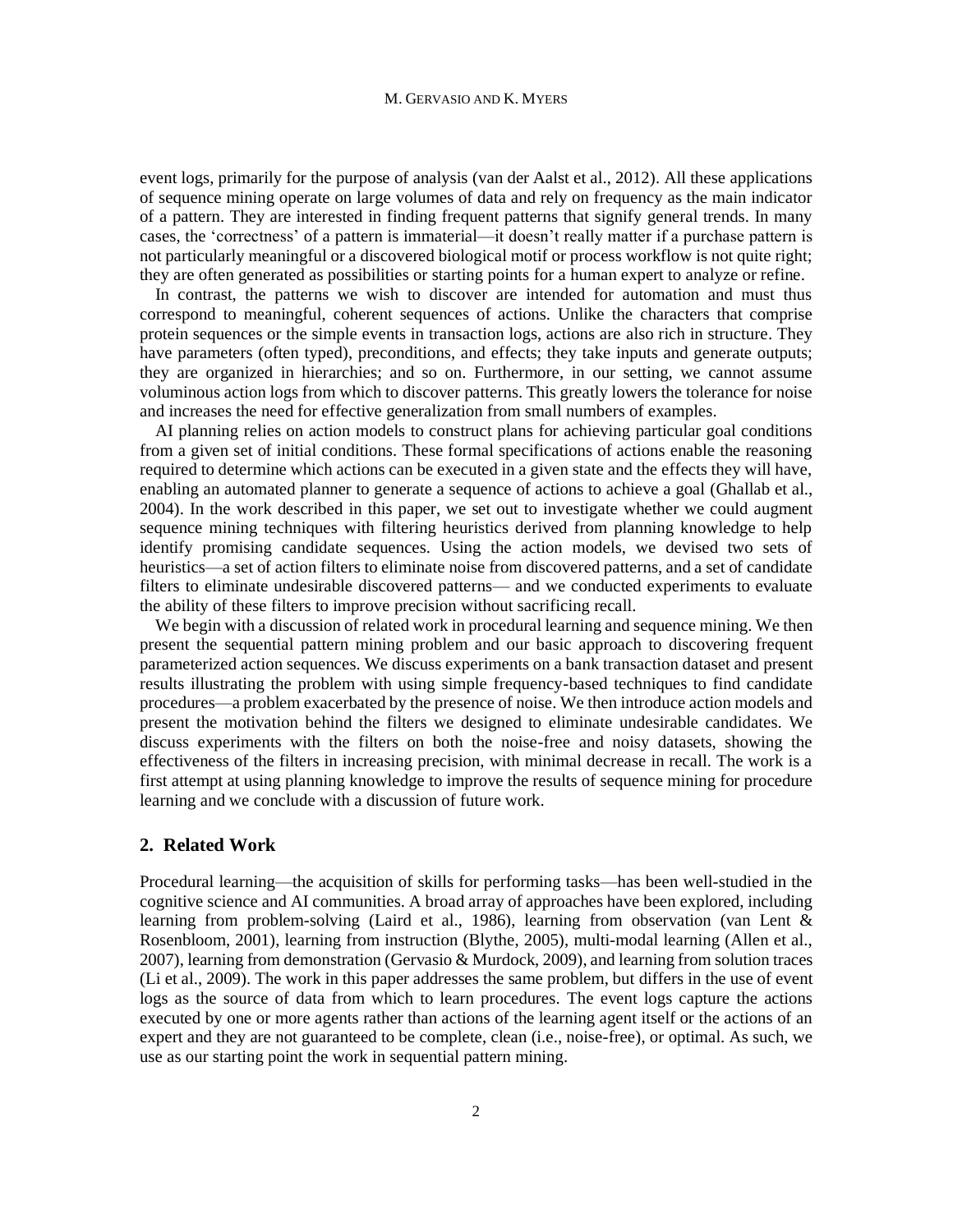In the AI planning community, the concept of macro-operators was conceived as a means for compiling the search involved to determine a sequence of actions to achieve a goal from a given initial state, simplifying planning in similar future situations (Fikes et al., 1972). Later work has explored macro learning for iterative and recursive plans (Shavlik, 1990), partially ordered plans (Botea et al., 2005), hierarchical task networks (Hogg et al., 2014), and arbitrary planners and domains (Newton et al., 2007). The procedures discovered in our work are driven by a similar motivation of efficiency but are learned from logs of user actions that can interleave tasks and may be suboptimal or noisy, in contrast to the correct-by-construction sample plans for a single goal that underpin macro learning.

The idea of finding sequential patterns in data has been explored in a variety of ways in a number of fields. In the data mining community, sequential pattern mining was introduced by Agrawal and Srikant (1995) in their seminal work on algorithms for market basket analysis. Frequent sequential patterns discovered in databases of customer transactions can be used to drive various decisions about marketing activities. A multitude of sequential pattern mining algorithms have been developed since then (e.g., Fournier-Viger et al., 2014; Pei et al., 2004; Srikant & Agrawal, 1996; Zaki, 2001), differing in how they search the space of patterns, how they represent the database, how they generate next candidates, and how they determine the support (frequency of occurrence) for a pattern (Fournier-Viger et al., 2017). Because the applications driving the work in the data mining community involve very large databases, the research in this area has focused primarily on time and space efficiency.

Sequence mining in bioinformatics (Abouelhoda & Ghanem, 2010) similarly involves very large databases and thus emphasizes highly efficient algorithms. However, while data mining problems often involve finding patterns in large numbers of relatively short sequences, sometimes involving a very large number of items, biological sequence mining involves finding patterns in very long sequences from relatively small alphabets. Furthermore, the main driver for biological sequence mining is finding repeated strings that correspond to some significant biological structure or function—i.e., motifs (e.g., Bailey et al., 2009; Chou & Schwartz, 2011).

Process mining is concerned with the analysis of processes based on event logs (van der Aalst, 2012). Growing out of the work on business process modeling, much of the work in this area is concerned with the discovery of processes for the purposes of process modeling, conformance checking, or workflow enhancement. Because real-life processes can often be quite complex, process mining is designed to discover more complex control structures such as loops and conditionals—for example, a popular representation of a learned model is a Petri net. Process mining has been applied to a variety of domains, assorted healthcare applications (Rojas et al., 2016), software development (Cook & Wolf, 1998), public works infrastructure (van der Aalst et al., 2007), and various other business processes.

Although process mining is not limited to analyzing simple events, its primary focus is on discovering control flow (van der Aalst, 2012). Thus, the consideration of other attributes of the events such as actors, timestamps, and resources is typically done outside of the mining process itself. Constraint-based mining (Negrevergne & Guns, 2015; Pei et al., 2004; Pei & Wang, 2002) provides a possible avenue for biasing the search for frequent patterns by requiring that they satisfy user-specified constraints. However, the constraints addressed have typically been limited in scope, focused on syntactic features of sequential patterns. Negrevergne & Guns (2015) categorize constraints into four types: constraints on patterns (e.g., minimum size), constraints on the cover set (e.g., minimum frequency), constraints on the inclusion relation (e.g., maximum gap), and preferences over the candidate patterns (e.g., maximal patterns). Most work on sequence mining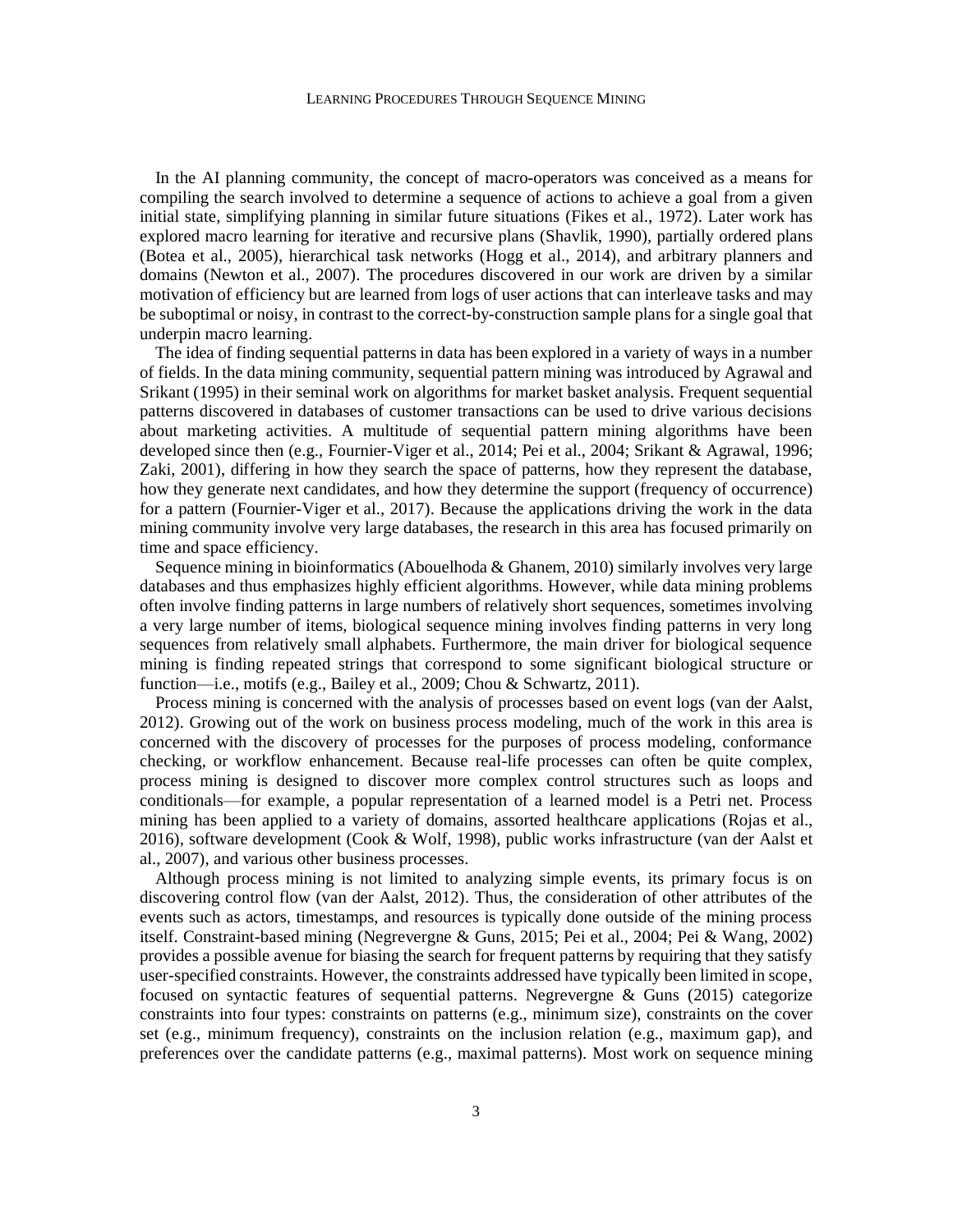focuses on developing specialized algorithms for a select subset of these constraints. We can leverage this work but require a new approach to utilize the semantic constraints that govern the action sequences of task-oriented procedures.

#### **3. Sequential Pattern Mining for Procedure Learning**

Sequential pattern mining is a specialized data mining task for finding sequential patterns in data (Chand et al., 2013; Fournier-Viger et al., 2017). It has been applied to a variety of real-life problems, including market basket analysis, biological sequence discovery, clickstream analysis, and workflow verification. However, sequence mining algorithms almost always rely purely on frequency of occurrence to identify candidate patterns. In particular, all pattern mining algorithms specify a *minimum support* parameter that denotes the minimum frequency of occurrence for a pattern to be considered a viable candidate. And, as described in the previous section, while some algorithms are able to accommodate additional constraints, these are still limited to relatively shallow properties rather than any knowledge about what makes a good pattern.

The sequence mining algorithms today are robust and highly efficient, but they have two main limitations when applied to procedural learning. First, sequence mining algorithms operate over sequences of atoms—e.g., DNA sequences, items purchased by an online customer, URL clickstreams, event logs. In contrast, procedure mining should be designed for input sequences composed of *parameterized actions* and should be able to discover relationships between those parameters to achieve parameter generalization. Second, there are no semantics associated with these atoms—in fact, they are often simply converted into integers for compactness. Because the sequence mining algorithms are purely statistical, the atoms over which they operate have no semantics. In contrast, the actions in procedures have meaning—they are intended to achieve something, they have preconditions and effects, they manipulate data, etc.

The work described in the remainder of this paper addresses the second limitation. Here, we first review how we address the first limitation using the technique described in (Gervasio & Lee, 2013). Consider the example in Table 1. *Event Logs* shows three event sequences, each composed of a *Get*  action followed by an *Approve* action. *Get* is an ID retrieval action with one input parameter (the

| <b>Event Logs</b>                | <b>Result 1</b>                          | <b>Result 2</b>                                      | <b>Desired Result</b>                                     |
|----------------------------------|------------------------------------------|------------------------------------------------------|-----------------------------------------------------------|
| Get(John, ID45)<br>Approve(ID45) | Sequence 1, Support 3:<br>Get<br>Approve | Sequence 1, Support 1:<br>GetJohnID45<br>ApprovelD45 | Sequence 1, Support 2:<br>Get(Name1,Id2)<br>Approve(Id2)) |
| Get(Jane, ID21)<br>Approve(ID62) |                                          | Sequence 2, Support 1:<br>GetJaneID21<br>ApprovelD21 | Sequence 2, Support 1:<br>Get(Name1,Id2)<br>Approve(Id3)  |
| Get(Jill, ID37)<br>Approve(ID37) |                                          | Sequence 3, Support 1:<br>GetJillID37<br>ApprovelD37 |                                                           |

*Table 1*. Sequential pattern mining is limited to finding patterns over actions (without arguments) (*Result 1*). Simply appending arguments to actions (*Result 2*) does not enable the parameter generalization required to achieve the *Desired Result*. (*Support* refers to the number of times the pattern appears in the input sequences.)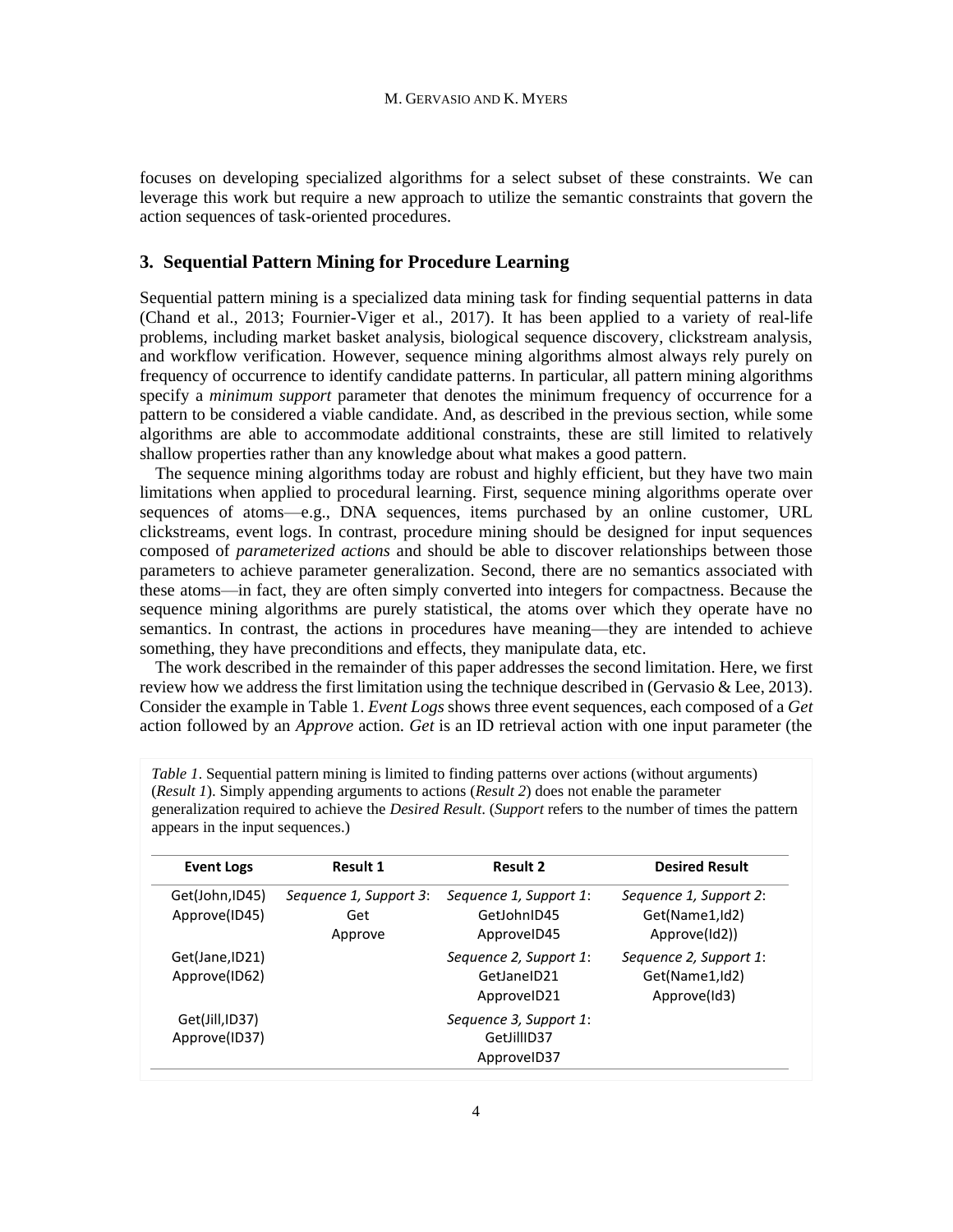name of the person whose ID to retrieve) and one output parameter (the person's ID). *Approve* is an approval action taking one input (the ID of the person to approve). The first and third input sequences are examples of the same procedure, involving the id retrieval and subsequent approval for the same person. The second is a different procedure involving the retrieval of one person's ID and the approval of another.

A straight application of sequence mining would look only at the action names (*Get* and *Approve*), resulting in discovering a single pattern covering all three sequences (Table 1, *Result 1*). A possible approach to including action arguments is to translate each action in the input sequence into a new string that concatenates the action name with its arguments. However, this results in the opposite problem of under-generalization, with each input sequence being recognized as a separate pattern (Table 1, *Result 2*). The desired result is one that distinguishes between the patterns with recognition of the relationships between the action arguments as well (Table 1, *Desired Result*).

As in (Gervasio & Lee, 2013), to achieve the desired parameter generalization, we first apply sequence mining on the actions only (Table 1, *Result 1*). We then apply a postprocessing step to partition the supporting sequences according to parameter matches by going through each supporting sequence and assigning unique ids to the different argument values in order. This enables the recognition that there are two unique argument values in the first and third sequences but three in the second; and also that the second unique argument value in the first and third sequences is the second argument for the first action and the sole argument for the second. For list and set (collection) arguments, unification and variablization can be extended to find supports from collections to individuals (e.g., *first*([ $a,b,c$ ])  $\rightarrow a$ ) and from individuals to collections (e.g.,  $list(a,b,c) = [a,b,c]$  (Eker et al., 2009). This modified sequential pattern mining approach serves as our basic procedure mining algorithm, which we use in the baseline experiment described next.

## **4. Baseline Experiment**

#### **4.1 Data**

To evaluate our approach, we repurposed transactional log datasets collected by the IEEE Task Force on Process Mining and made available through the 4TU.Centre for Research Data (2016). Specifically, we used the Large Bank Transaction Process dataset (Muñoz-Gama, 2014), a collection of synthetic event logs generated from a large model of bank transactions. The IEEE Task Force collection includes both real-life and synthetic logs. We chose to work with the synthetic logs because they included the Petri net model from which the logs were generated, enabling us to develop "ground truth" data (i.e., the target procedures for our mining algorithm) to use for evaluation. Figure 1 shows the complete bank transactions model and Figure 2 shows the portion corresponding to sender (customer) authentication; this is the portion we focused on in our experiments. From here, we extracted 28 target (ground truth) procedures, corresponding to the paths described in Figure 3.

Like most transactional logs, each entry in the bank transaction dataset consists simply of a log identifier and an event type. To transform the data into a form more akin to the action logs we would obtain from a system that logs parameterized actions, we modeled each action (square) in Figure 3 in terms of its inputs and outputs. We then translated each event in the dataset to its equivalent action, generating the action log we used in our experiments. Figure 4 illustrates this transformation. The dataset provided a few different synthetically generated logs. For our experiments, we used the one comprising 2000 noise-free logs of observed transaction sequences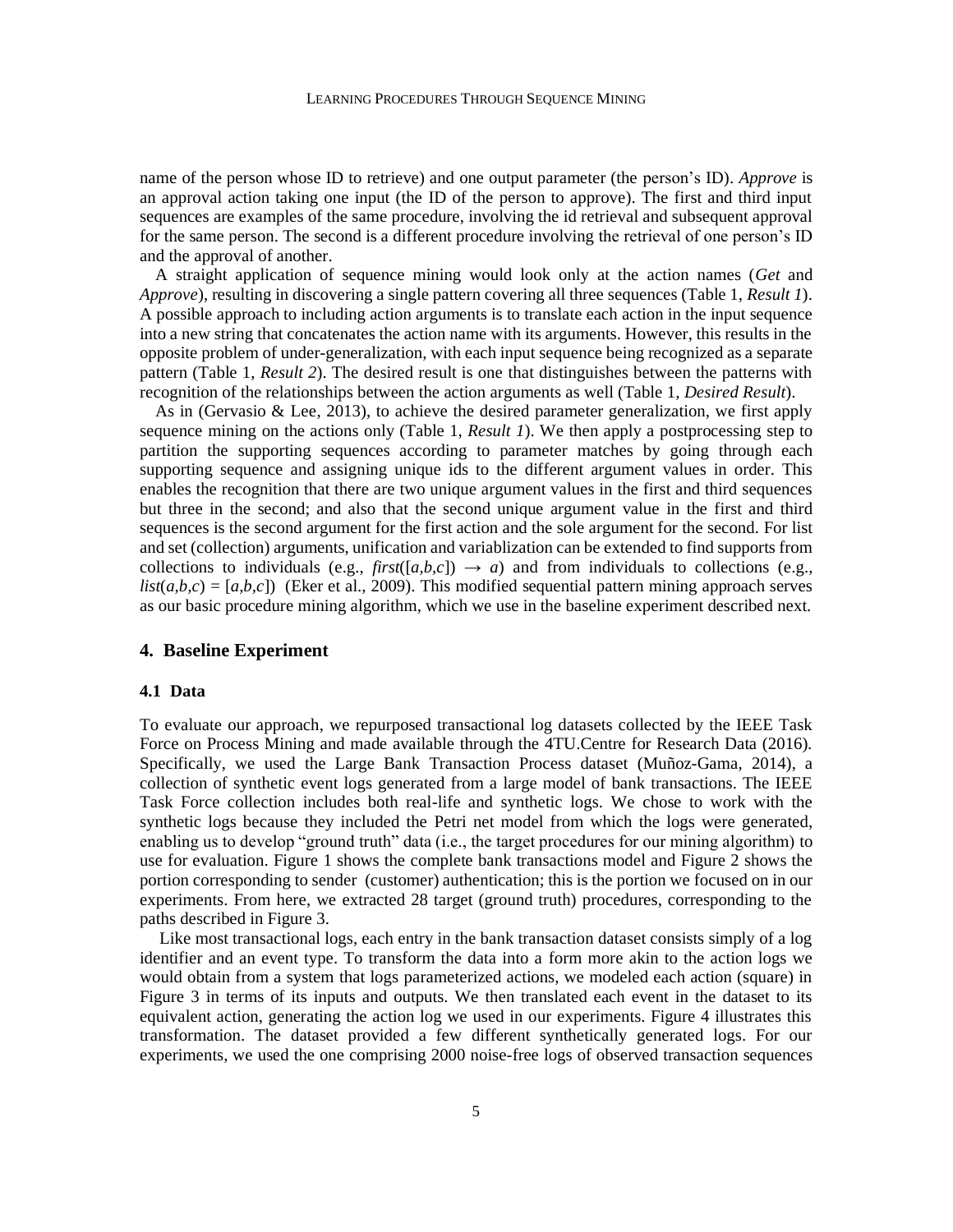

*Figure 1*. Large Bank Transaction Petri Net Model. Callout shows the Sender (Customer) Authentication subprocess used in the experiments discussed in this paper. (The complete model on the left is shown only to provide context; its details are irrelevant.)



*Figure 2*. The target (ground truth) procedures in the *Sender Authentication* subprocess consist of all possible paths between a green square and a red square. The diagram is a Petri net so all the branches emanating from a square must be traversed in any order This leads to six different sequences for the *High Check* subgraph and two for the *Low Check* subgraph.





(corresponding to 2000 different customers). However, because we expect to have many fewer logs in our target application, we mined procedures from only 100 (randomly selected) logs from this dataset. We refer to this dataset as the noise-free dataset.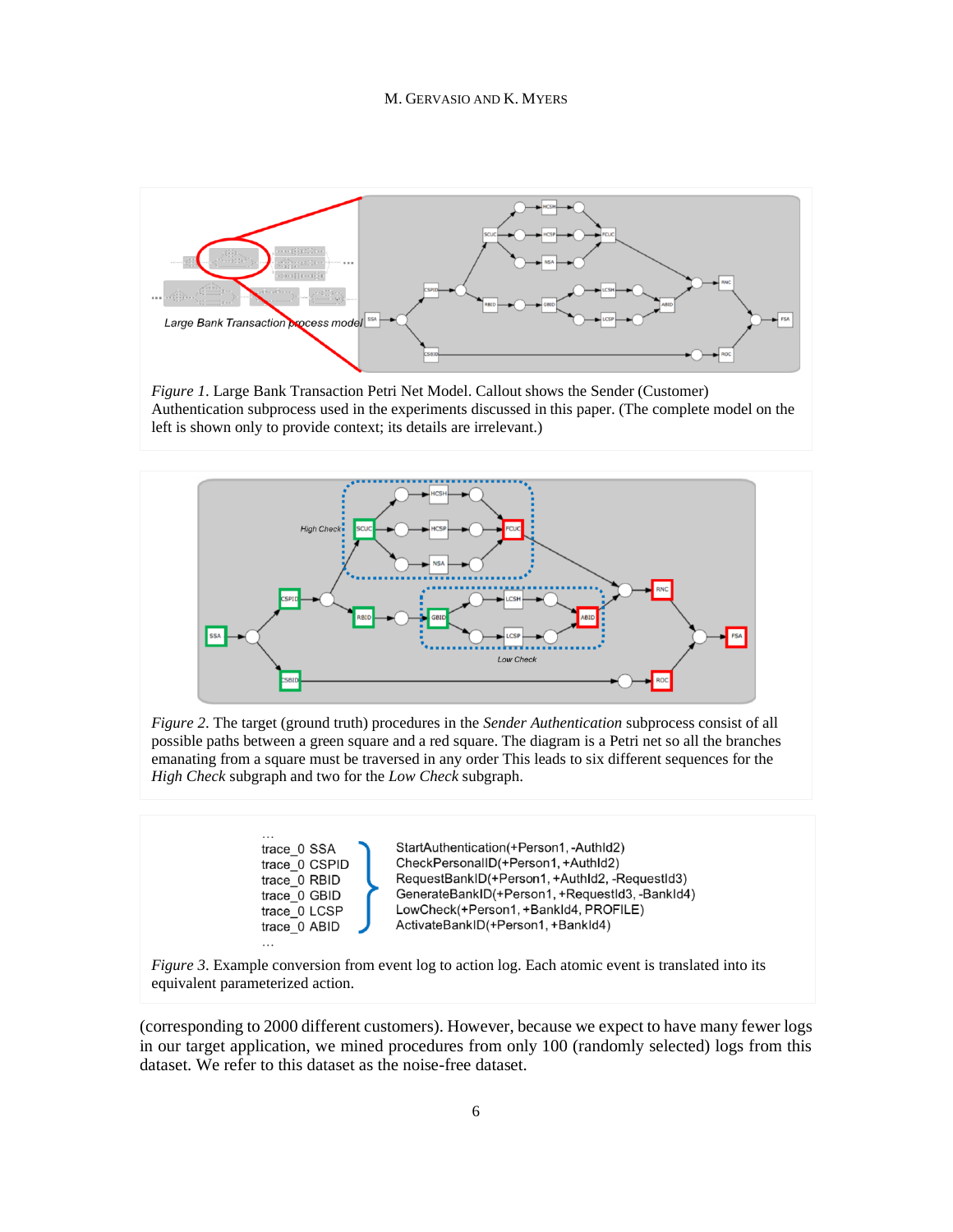

StartAuthentication(+Person1,-AuthId2) CheckPersonalID(+Person1, +AuthId2) RequestBankID(+Person1, +AuthId2, -RequestId3) GenerateBankID(+Person1, +RequestId3, -BankId4) LowCheck(+Person1, +BankId4, PROFILE) ActivateBankID(+Person1, +BankId4)

*Figure 4*. Example conversion from event log to action log. Each atomic event is translated into its equivalent parameterized action.

To create noisy versions of this dataset, we injected two types of noise: redundant actions and extraneous actions.<sup>1</sup> We injected redundant actions by going through each action in the log, and making a decision on whether to repeat that action with probability p. Similarly, we inserted extraneous actions by going through each action and deciding to insert a randomly selected action with probability p. Using  $p = 0.1$ , we created three noisy datasets: one with *redundant* actions only, one with *extraneous* actions only, and one with *both* redundant and extraneous actions.<sup>2</sup>

# **4.2 Experimental Setup and Evaluation Metrics**

Given the ground truth sequences, we were interested in how well the candidate sequences discovered by sequence mining would match ground truth. Thus, we measured *precision* and *recall*. There is an argument to be made that precision is more important than recall when learning procedures from observation, so we report two *F* measures: the *F<sup>1</sup>* score, which weights precision and recall evenly; and the *F0.5* score, which weights precision twice as much as recall.

We expect recall to be high, since sequential pattern mining is designed to discover as many patterns as possible. But because every subsequence of a frequent sequence will also be a frequent sequence, we expected many spurious procedures to be found and thus precision to be low. This subsumption property is what led much work in frequent pattern mining to focus on finding only maximal sequences (i.e., frequent sequences which are not contained in a longer frequent sequence) or closed sequences (i.e., maximal sequences which are not contained in a longer maximal sequence with exactly the same support). For procedure mining, however, we intentionally do not want to limit ourselves to closed or maximal sequences because there are likely to be useful subsequences as well, as seen in the ground truth procedures.

To establish a baseline, we ran the CM-SPAM<sup>3</sup> algorithm (Fournier-Viger et al., 2014) over the transformed action log with a minimum support of 5. Table 2 summarizes the results for the *Noise-*

<sup>1</sup> We also considered missing actions but decided this did not make sense in the procedural automation setting because action traces that were missing actions would not have accomplished the desired effects and are thus not really examples of the target procedure.

<sup>2</sup> We tried both smaller and larger values of *p*. These resulted in the expected decrease and increase, respectively, in the number of candidates generated but the overall results on the effects of using filters did not change.

<sup>3</sup> Sequence mining algorithms target very large datasets, so the algorithms are designed to be highly efficient for particular data mining problems. Our objective was simply to see whether we could leverage established sequence mining algorithms to learn automatable procedures from small amounts of data. We decided to use the CM-SPAM implementation in the Sequential Pattern Mining Framework (SPMF) data mining library (Fournier-Viger et al., 2016) because it was a particularly efficient algorithm that provided all frequent sequences and a controllable maximum gap parameter.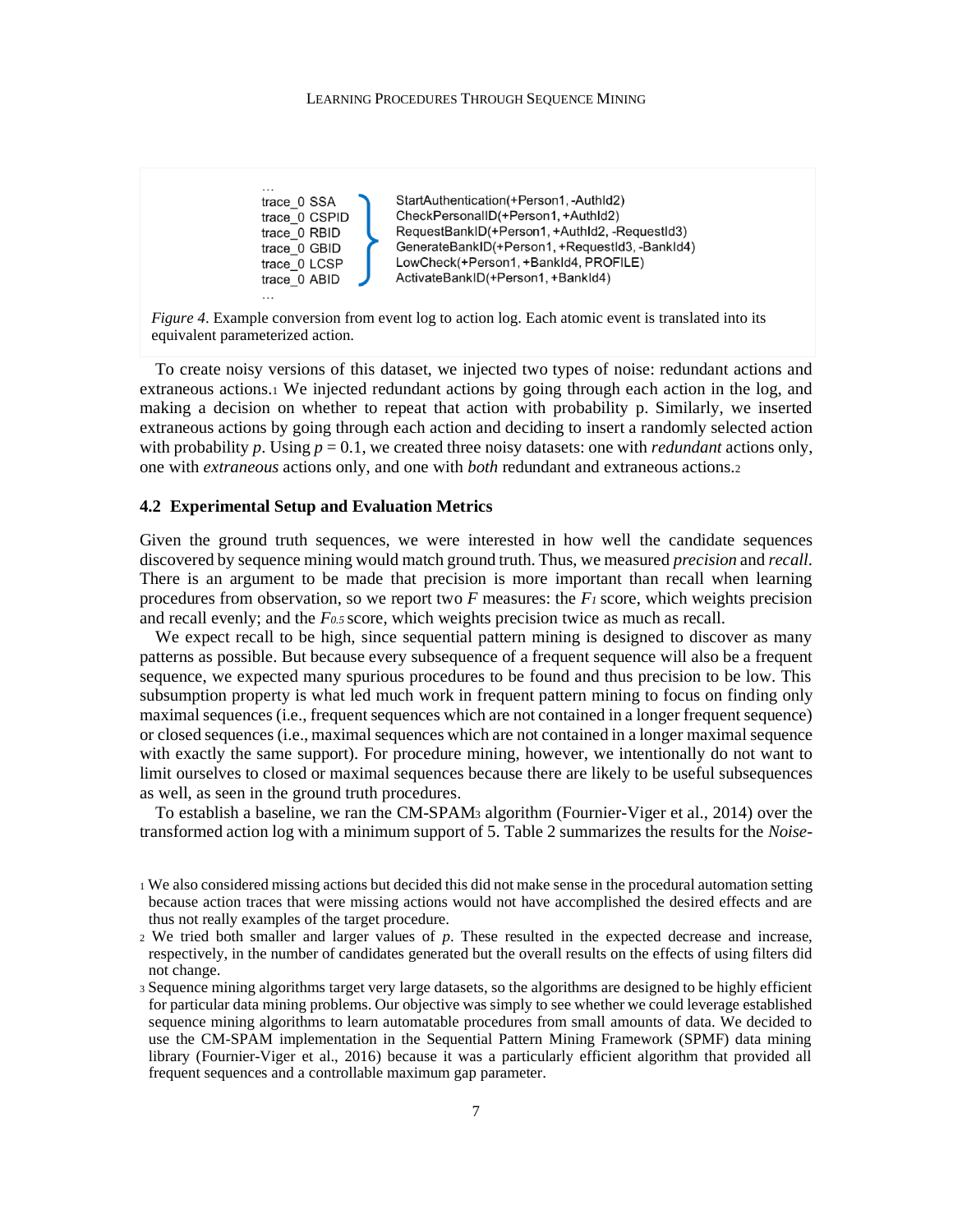false ones (low precision). All types of noise increase the number of *incorrect* candidates found, while extraneous actions and both redundant and extraneous actions also decrease the number of *correct* candidates found. Dataset #Cand True Recall Prec *F*<sup>1</sup> *F*0.5

*Table 2*. Baseline Performance. Sequence mining finds all true candidates (perfect recall) but many

| DataSEL $\pi$ Callu II uch rucu II 105 |      |                                    |  |  |
|----------------------------------------|------|------------------------------------|--|--|
| Noise-free                             |      | 229 28 1.000 0.1223 0.2179 0.1483  |  |  |
| Redundant                              |      | 289 28 1.000 0.0720 0.1343 0.0884  |  |  |
| Extraneous                             | 252. | 25 0.8929 0.0992 0.1786 0.1206     |  |  |
| <b>Both</b>                            | 372  | 19  0.6786  0.0511  0.0950  0.0627 |  |  |

*free* case and the three noisy datasets (*Redundant*, *Extraneous*, *Both*). As expected, recall is high (perfect in the Noise-free case) but precision is fairly poor (12%). Performance degrades with the noisy datasets, with more incorrect candidates found in all three and fewer correct candidates found in the *Extraneous* and *Both* noisy datasets as well.

## **5. Knowledge-guided Candidate Filtering**

Sequential pattern mining relies solely on frequency of occurrence to identify candidates. While this may be sufficient for finding repetitive occurrences such as buying patterns or frequent clickthrough behavior, it is inadequate for finding procedures—i.e., meaningful action sequences intended to achieve some goal. Action sequences based purely on frequency of observation may not always be good candidates for automation. They may require (non-observable) intervening actions, include systematic noise, include non-automatable actions, and so on. Extraneous actions which serve no purpose cannot be filtered out, nor can nonsensical action sequences such as those that start with actions with preconditions that have not been established. The action models used in AI planning are designed precisely to enable reasoning about such dependencies between actions. With this in mind, we set out to see how we could use action models to filter out the false candidates from the large number of candidates generated by sequential pattern mining algorithms.

#### **5.1 Action Model**

We use a hybrid action model that combines standard STRIPS-style semantics capturing preconditions and effects with a dataflow-oriented representation of actions in terms of their inputs and outputs.

# *5.1.1 Planning Domain Definition Language.*

The Planning Domain Definition Language (PDDL) (Kovacs, 2011; McDermott et al., 1998), originated from STRIPS (Fikes & Nilsson, 1971), is the de facto standard for encoding firstprinciples planning knowledge. In PDDL, the domain description includes a model for each action, which comprises a set of (typed) parameters and a set of preconditions and effects which define, respectively, what is required for and what results from the execution of the action. For example, Figure 5 (left) shows the action definition for a *FinishAuthentication* action in the Bank Transaction domain. It has two parameters (the sender and the authentication ID), requires that authentication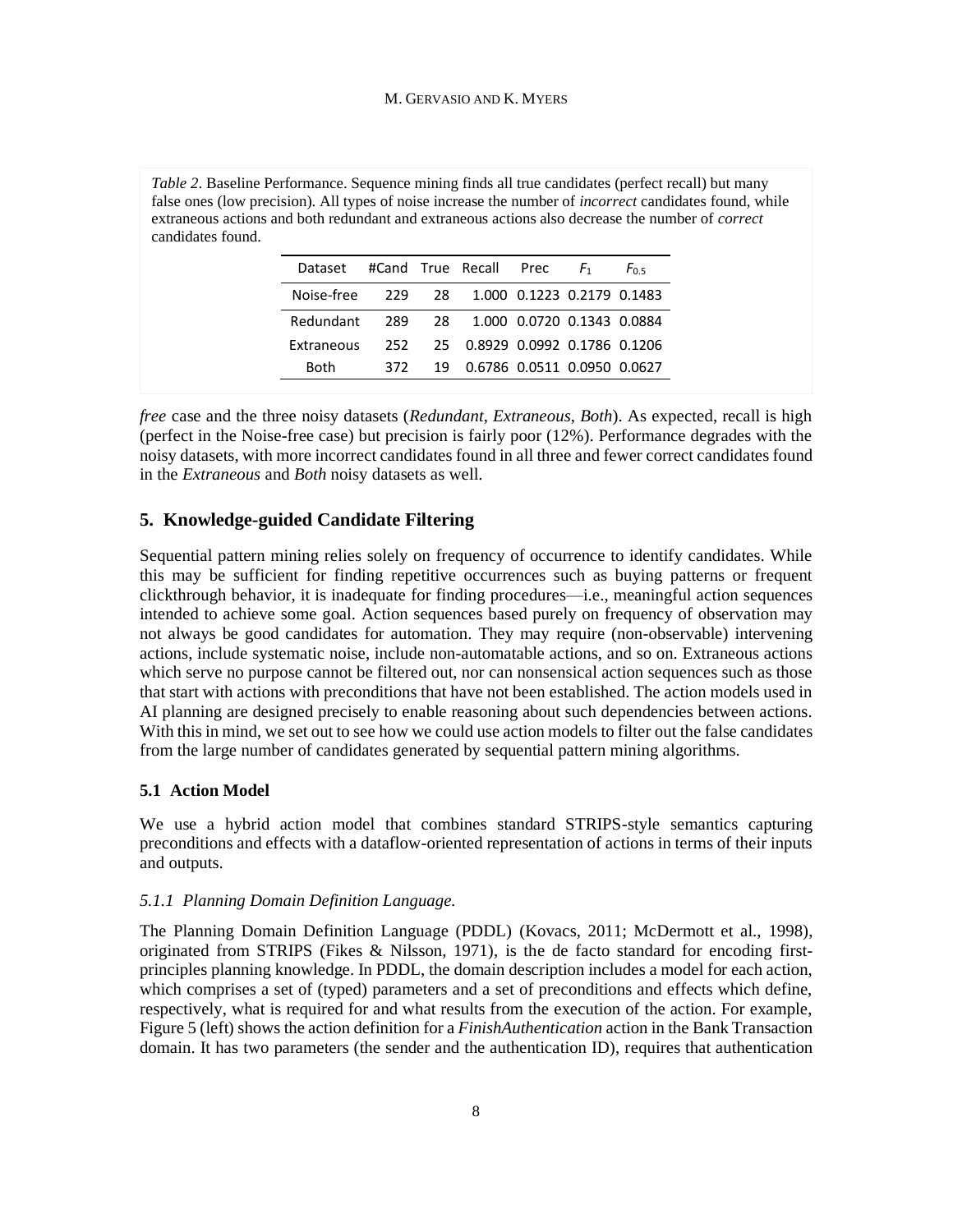| (:action FinishAuthentication<br>:parameters (?sender ?aid)<br>: precondition (and (authenticating ? sender ?aid)<br>(registered ?sender))<br>:effect (and (not (authenticating ?sender ?aid))<br>(authenticated ?sender))) | <action id="StartAuthentication"><br/><description>Start authentication</description><br/><inputparam id="sender"><br/><description>the sender</description><br/><typeref typeid="string"></typeref><br/></inputparam><br/><outputparam id="aid"><br/><description>authetication id</description><br/><typeref typeid="string"></typeref><br/></outputparam><br/></action> |
|-----------------------------------------------------------------------------------------------------------------------------------------------------------------------------------------------------------------------------|----------------------------------------------------------------------------------------------------------------------------------------------------------------------------------------------------------------------------------------------------------------------------------------------------------------------------------------------------------------------------|
|-----------------------------------------------------------------------------------------------------------------------------------------------------------------------------------------------------------------------------|----------------------------------------------------------------------------------------------------------------------------------------------------------------------------------------------------------------------------------------------------------------------------------------------------------------------------------------------------------------------------|

*Figure 5*. PDDL specification of *FinishAuthentication* action (left) and dataflow-based specification of *StartAuthentication* action (right).

be in process and that the customer already have been registered, and results in the sender being authenticated.

## *5.1.2 Task Learning Actions*

In our work on learning procedures from demonstration in informational domains (Gervasio & Murdock, 2009; Eker et al., 2009; Garvey et al., 2009), we found data flow—i.e., the information producer-consumer relationship between actions—to be a particularly useful concept, with most actions involving the production of information required by subsequent actions and/or the consumption of data generated by previous actions. By focusing on the identification and generalization of data flow, we were able to develop techniques for learning general, parameterized procedures from as little as one example. To support the reasoning required to identify and generalize data flow, we developed a representation where actions have typed parameters, each designated as an input or an output, with the semantics that given particular input arguments, executing the action will generate the output arguments. For example, Figure 5 (right) shows the action definition for *StartAuthentication*: Given as input a sender (name), it outputs a new authentication ID.

#### *5.1.3 Hybrid Action Model*

We extended our existing task learning action model with preconditions and effects as in PDDL to encode the planning knowledge for a domain. We note that prior work on learning plans from examples assumes information not just about the actions that were executed but also the state of the world before and after the execution of each action. However, action or transactional logs typically lack such state information. And yet humans are able to look at such action sequences and infer the intervening states based on their knowledge of the actions. We are also able to identify related actions and to ignore irrelevant ones. This was the primary motivation behind our investigation into the use of action-model-based heuristics to filter the candidate patterns discovered through sequential pattern mining.

# **5.2 Candidate Filters**

The preconditions and effects and the inputs and outputs of an action provide valuable information regarding whether inclusion of the action in an observed sequence makes sense. To leverage this information in identifying good candidates for automation, we developed a set of filtering heuristics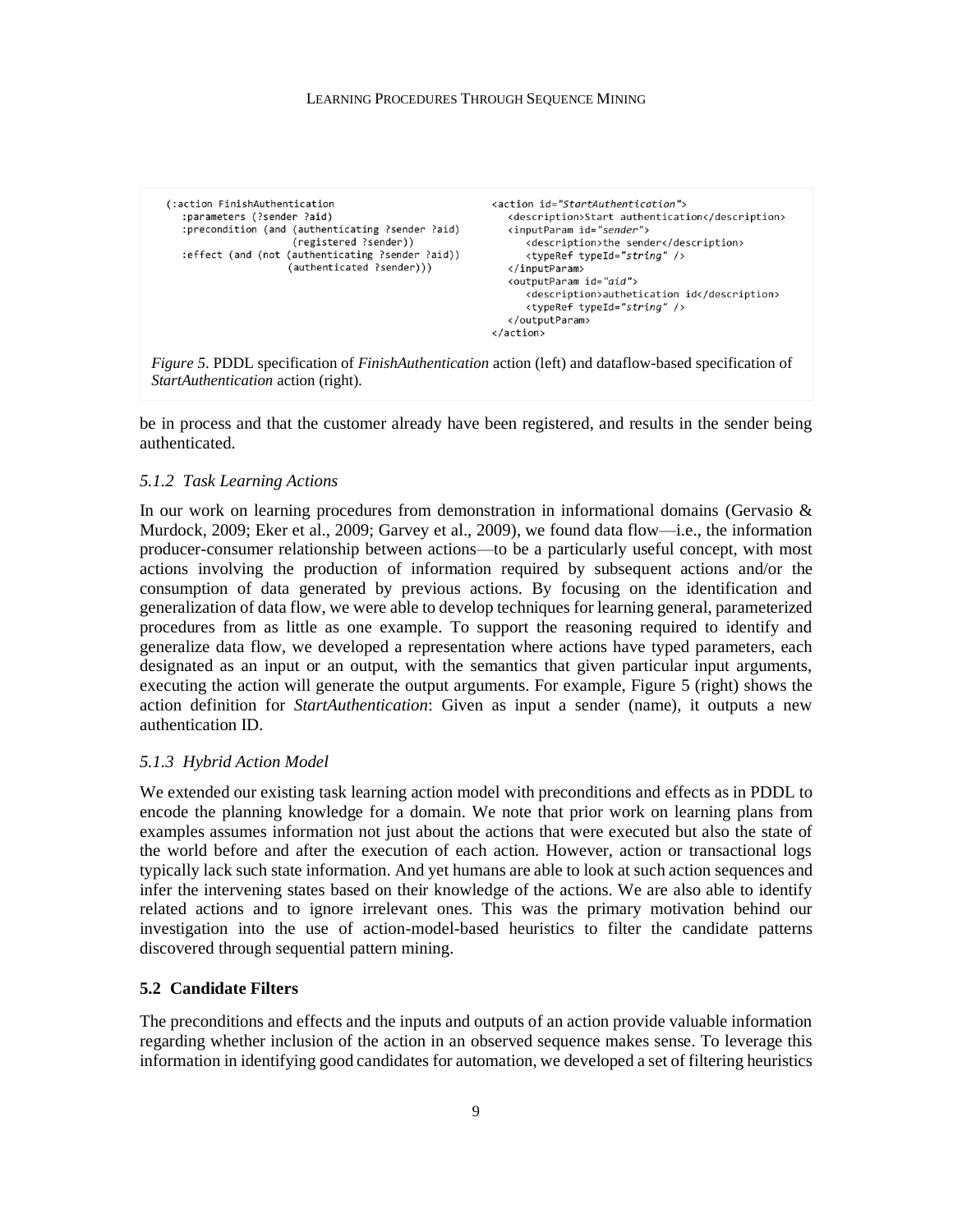|                 | <i>Table 3.</i> Candidate filters.                                                                                      |
|-----------------|-------------------------------------------------------------------------------------------------------------------------|
| Filter          | Description                                                                                                             |
|                 | Precondition Discards candidates with any action having an unsatisfied or unsatisfiable precondition                    |
| Start           | Discards candidates that do not begin with an action that starts a process                                              |
| <b>Finalize</b> | Discards candidates that do not end with an action that completes a process                                             |
| Complete        | Discards candidates that have an action that starts (ends) a process without a<br>matching action that ends (starts) it |
| Branch          | Discards candidates that do not start with a recognized branching action                                                |

based on common-sense knowledge about the nature of actions and procedures in this domain. These filters, summarized in Table 3, are meant primarily to serve as examples and to evaluate the idea of knowledge-based filtering; they are not meant to be complete or definitive.

The *Precondition* filter discards any candidate containing an action whose preconditions are not satisfied. This corresponds to the fact that a procedure cannot be executed to completion if any precondition of any of its actions is not satisfied. Since event logs do not contain state information, we rely on information about acceptable initial state conditions instead. To signify these conditions that denote possible states from which an authentication procedure might be initiated, we augment the action model with metadata identifying such conditions. For example, in this domain, the condition of a customer being known is a valid (possible) initial condition but the condition of authority being notified is not.

The next three filters rely on knowledge about the processes in the domain, as tracked by the conditions established by the actions. Specifically, processes must start and they must end. By designating certain conditions as referring to a process, we can recognize when an action starts the process (i.e., establishes the condition) or finishes it (i.e., negates the condition). For example, the action *StartAuthentication* has the effect of *(authenticating ?customer)* (i.e., starting an authentication process) while the action *FinishAuthentication* has the effect of *(not (authenticating ?customer))* (i.e., finishing it). The *Start* filter requires candidates to begin with an action that starts a process while the *Finalize* filter requires them to end with an action that finishes a process. The *Complete* filter combines the two, requiring that every action that starts a process has a corresponding action that ends it.

The final candidate filter, *Branch*, discards candidates that do not begin with an action recognized to be one of multiple options. This is a filter that may not apply to procedures in many other domains but in the banking transaction domain, we know that there are often steps that can be executed in any order—i.e., each of the steps can effectively start a procedure consisting of all the step in some order. In the banking transaction model, for example, the check for high-risk (i.e., new or unknown) clients involves checking the customer's banking history, checking the customer's profile, and notifying authorities. The intuition behind the *Branch* filter is that action sequences beginning with any one of these branching actions is likely to correspond to a good candidate.

In addition to the candidate filters in Table 3, we also devised action filters for discarding unnecessary actions in candidates; these filters are summarized in Table 4. The *Contribution* filter requires that every action serve a purpose—i.e., it either establishes a condition or produces an output required by a subsequent action, or it requires a condition or input produced by a preceding action. The *Duplicate* filter discards actions that are exact repetitions of the previous actions, the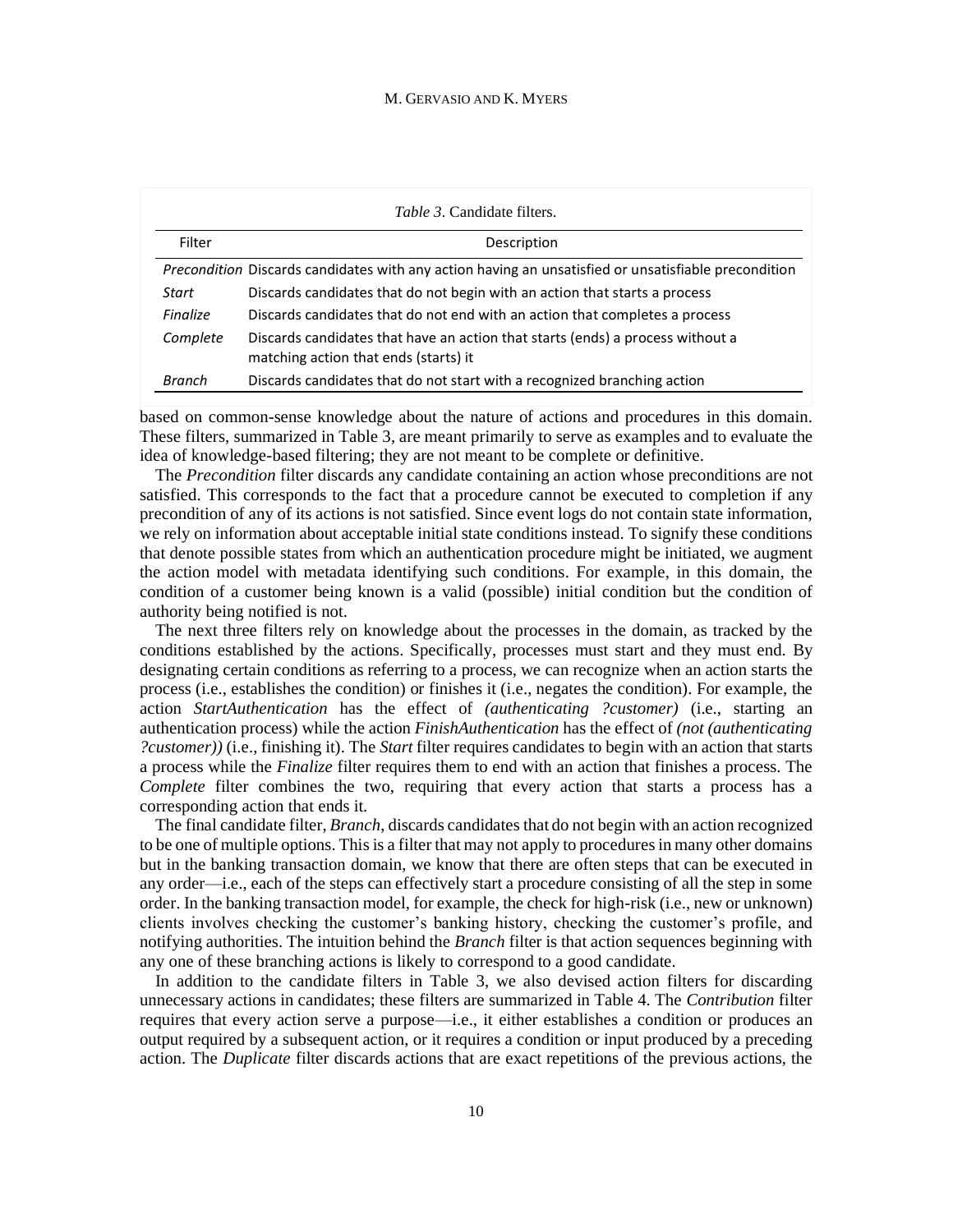|           | <i>Table 4.</i> Action filters.                                                                                             |
|-----------|-----------------------------------------------------------------------------------------------------------------------------|
| Filter    | Description                                                                                                                 |
|           | Contribution Discards actions that are not required by any succeeding action or that do not require<br>any preceding action |
| Duplicate | Discards immediate repeated actions in a sequence                                                                           |
| Gap       | Ignores up to a certain number of intervening actions                                                                       |

|        | <i>Table 5.</i> Combination Filters                                                                                                                                                    |
|--------|----------------------------------------------------------------------------------------------------------------------------------------------------------------------------------------|
| Filter | Description                                                                                                                                                                            |
| Combo1 | Discards actions that do not pass the Contribution filter and then candidates that do<br>not pass the Precondition filter and at least two of Branch, Start,<br>Finalize, and Complete |
| Combo2 | Discards actions that do not pass the contribution filter and then candidates that do not<br>pass the Precondition filter and either the Branch or Complete filter                     |

rationale being that repeating the exact same action serves no purpose. These action filters are designed to eliminate extraneous actions, whether due to inadvertent execution, multitasking, or some other reason and that may lead to spurious patterns being discovered. Meanwhile, the *Gap*  filter utilizes the maximum gap constraint in pattern mining algorithms such as CM-SPAM, which is designed to accommodate noise by allowing gaps to a certain length within a sequence. For the experiments described below, we allowed up to one intervening action between any two elements of a candidate sequence, which we implemented by setting the built-in CM-SPAM maximum gap parameter accordingly.

Based on the recognition that the *Precondition* and *Contribution* filters check for *necessary*  conditions while the rest checked for *desirable* ones, we also devised two combinations of filters that require passing the *Contribution* and *Precondition* filters and at least one of the other candidate filters. These are described in (Table 5).

# **6. Experimental Results**

#### **6.1 Noise-Free Data**

Our main hypothesis was that the filters would remove bad candidates from consideration, thereby improving precision. However, we were also interested in whether recall would suffer and by how much. Table 6 summarizes the results with the use of the different filters, alone and in combination, applied over the frequent sequences found by CM-SPAM on the noise-free dataset. The individual candidate filters never degrade precision and *F* scores and in most cases, improve them, although recall is sometimes affected. Among the individual filters, the *Branch* filter results in the highest precision, the *Complete* filter in the highest *F*<sup>1</sup> score, and both filters in the highest *F*0.5 score. However, the *Branch* filter has markedly lower recall. The best performance overall, however, is achieved by the *Combo1* filter, which records the highest precision and *F*-scores, along with almost perfect recall.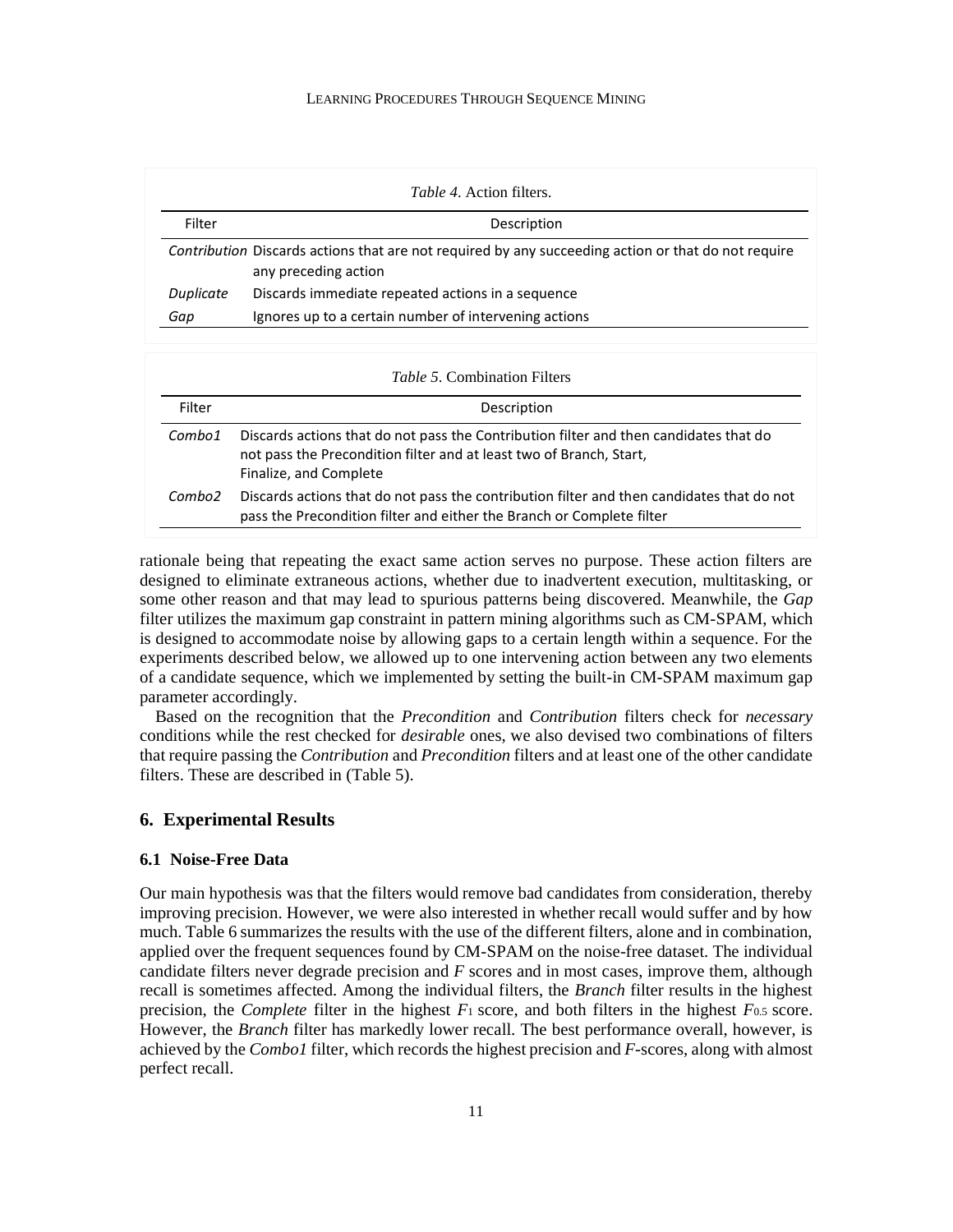|                    | Table 6. Results of filtering on noise-free dataset. |      |        |        |                |           |
|--------------------|------------------------------------------------------|------|--------|--------|----------------|-----------|
| Filter             | #Cands                                               | True | Recall | Prec   | F <sub>1</sub> | $F_{0.5}$ |
| Precondition       | 229                                                  | 28   | 1.000  | 0.1223 | 0.2179         | 0.1483    |
| Start              | 94                                                   | 17   | 0.6071 | 0.1809 | 0.2787         | 0.2104    |
| Finalize           | 87                                                   | 15   | 0.5357 | 0.1724 | 0.2609         | 0.1994    |
| Complete           | 156                                                  | 28   | 1.000  | 0.1795 | 0.3043         | 0.2147    |
| <b>Branch</b>      | 92                                                   | 17   | 0.6071 | 0.1848 | 0.2833         | 0.2147    |
| Contribution       | 215                                                  | 28   | 1.000  | 0.1302 | 0.2305         | 0.1576    |
| Duplicate          | 229                                                  | 28   | 1.000  | 0.1223 | 0.2179         | 0.1483    |
| Gap                | 1020                                                 | 28   | 1.000  | 0.0275 | 0.0534         | 0.0341    |
| Combo1             | 128                                                  | 26   | 0.9286 | 0.2031 | 0.3333         | 0.2407    |
| Combo <sub>2</sub> | 169                                                  | 28   | 1.0000 | 0.1657 | 0.2843         | 0.1989    |

*Table 7*. Results of filtering on noisy dataset with *Redundant* actions.

| Filter             | #Cands | True | Recall | Prec   | F <sub>1</sub> | $F_{0.5}$ |
|--------------------|--------|------|--------|--------|----------------|-----------|
| Precondition       | 251    | 28   | 1.0000 | 0.1116 | 0.2007         | 0.1357    |
| Start              | 156    | 17   | 0.6071 | 0.1090 | 0.1848         | 0.1304    |
| Finalize           | 134    | 15   | 0.5357 | 0.1119 | 0.1852         | 0.1329    |
| Complete           | 272    | 28   | 1.0000 | 0.1029 | 0.1867         | 0.1254    |
| <b>Branch</b>      | 149    | 17   | 0.6071 | 0.1141 | 0.1921         | 0.0961    |
| Contribution       | 357    | 28   | 1.000  | 0.0784 | 0.1455         | 0.1362    |
| Duplicate          | 229    | 28   | 1.000  | 0.1223 | 0.2179         | 0.1483    |
| Gap                | 2201   | 28   | 1.0000 | 0.0127 | 0.0251         | 0.0158    |
| Combo1             | 128    | 26   | 0.9286 | 0.2031 | 0.3333         | 0.2407    |
| Combo <sub>2</sub> | 169    | 28   | 1.0000 | 0.1657 | 0.2843         | 0.1989    |

The *Contribution*, *Duplicate*, and *Gap* action filters were designed primarily to address noise and so were not expected to help much in the noise-free case. Because the noise-free dataset contained no repeated actions, the *Duplicate* filter also offers no improvement over the baseline. The *Gap*  filter, because it is designed to recognize patterns even with segments that do not match (allowable gaps), results in an explosion in the number of patterns found, greatly affecting performance. The *Contribution* filter has a mild positive effect on performance, removing a small number of false positives for a slight improvement in precision.

## **6.2 Noisy Data**

Table 7 summarizes the results of applying the different filters on the noisy dataset with *Redundant*  actions only. With the exception of the *Gap* filter, every filter improved precision and *F*-scores. Not surprisingly, the *Duplicate* filter, which removes repeated actions (i.e., exactly the injected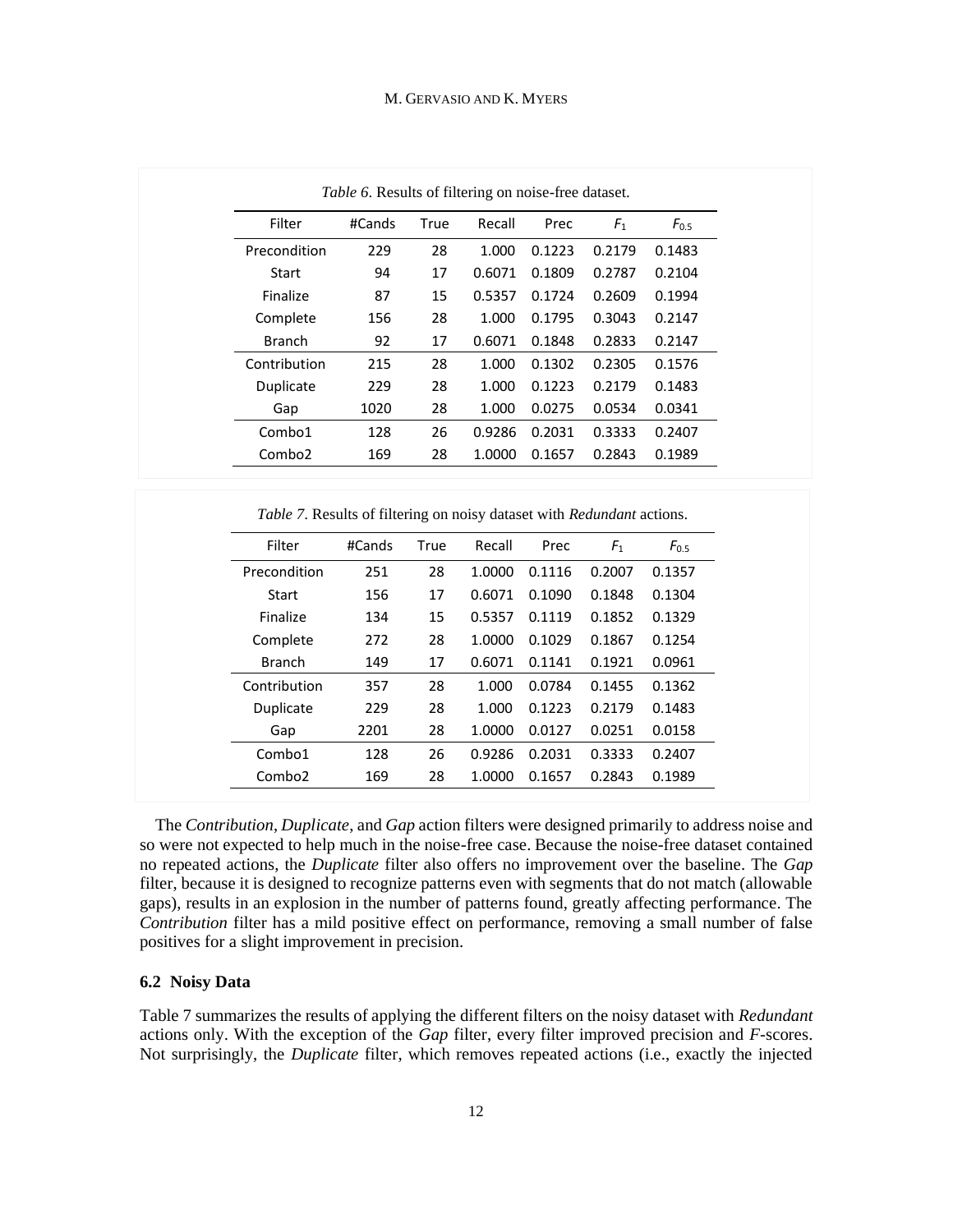| <i>Table 8.</i> Results of filtering on noisy dataset with <i>Extraneous</i> actions. |        |      |        |        |                |           |
|---------------------------------------------------------------------------------------|--------|------|--------|--------|----------------|-----------|
| Filter                                                                                | #Cands | True | Recall | Prec   | F <sub>1</sub> | $F_{0.5}$ |
| Precondition                                                                          | 232    | 25   | 0.8929 | 0.1078 | 0.1923         | 0.1308    |
| Start                                                                                 | 99     | 15   | 0.5357 | 0.1515 | 0.2362         | 0.1769    |
| Finalize                                                                              | 89     | 13   | 0.4643 | 0.1461 | 0.2222         | 0.1693    |
| Complete                                                                              | 159    | 25   | 0.8929 | 0.1572 | 0.2674         | 0.1882    |
| <b>Branch</b>                                                                         | 98     | 15   | 0.5357 | 0.1531 | 0.2381         | 0.1786    |
| Contribution                                                                          | 208    | 25   | 0.8929 | 0.1202 | 0.2119         | 0.1454    |
| Duplicate                                                                             | 251    | 25   | 0.8929 | 0.0996 | 0.1792         | 0.1211    |
| Gap                                                                                   | 1266   | 28   | 1.0000 | 0.0221 | 0.0433         | 0.0274    |
| Combo1                                                                                | 116    | 26   | 0.8214 | 0.1983 | 0.3194         | 0.2338    |
| Combo <sub>2</sub>                                                                    | 159    | 28   | 0.8929 | 0.1572 | 0.2674         | 0.1882    |

noise), resulted in the best precision on the *Redundant* dataset, matching the performance of the baseline in the noise-free case. And applying the *Duplicate* filter in combination with any of the other filters matched performance in the corresponding noise-free case (results omitted for brevity). The best performance, however, results from the combination filters.

The *Gap* filter, as in the noise-free case, significantly increased the number of candidates, resulting in greatly degraded precision and *F*-scores. The *Gap* filter is designed to find candidates that would not otherwise be found because of insufficient support due to noise. For example, if there are three sequences  $ACB$ ,  $AB$ , and  $ADB$ , then an allowable gap of one would find the sequence *AB* with support three, while allowing no gap would not find any sequence with support greater than one. Thus, the result here may be explained by the fact that without filtering, all ground truth candidates are already found—i.e., there is nothing useful left for the *Gap* filter to find. Instead it finds many other extra candidates. We had expected the *Gap* filter to have some positive effect on small datasets having patterns that have frequencies of occurrence close to the minimum, but the extremely high number of other patterns found makes it unlikely that it will be useful.

Table 8 shows the results for the different filters on the noisy dataset with *Extraneous* actions only, and Table 9 shows the results for the noisy dataset with *Both* redundant and extraneous actions. The results are similar to those for noise due to *Redundant* actions only. Again, with the exception of the *Gap* filter, all the filters have a positive effect on performance, with the combination filters resulting in the greatest improvement.

## **6.3 Discussion**

The experimental results confirm that standard sequential pattern mining techniques discover a large number of irrelevant action sequences and that action-model-based filters help eliminate many of them. Every candidate filter and all but the *Gap* action filter was able to eliminate irrelevant sequences and most were able to do so without overly sacrificing recall. Baseline precision is just over 12% in the noise-free case and ranges from 5–10% in the noisy datasets. With the filters, this reaches up to 20% in the noise-free case and up to 15–20% for the noisy datasets. Similarly, the baseline *F*0.5 score is under 15% in the noise-free case and ranges from around 9–12% in the noisy datasets. With the filters, this reaches up to 24% in the noise-free case and up to 18–24% for the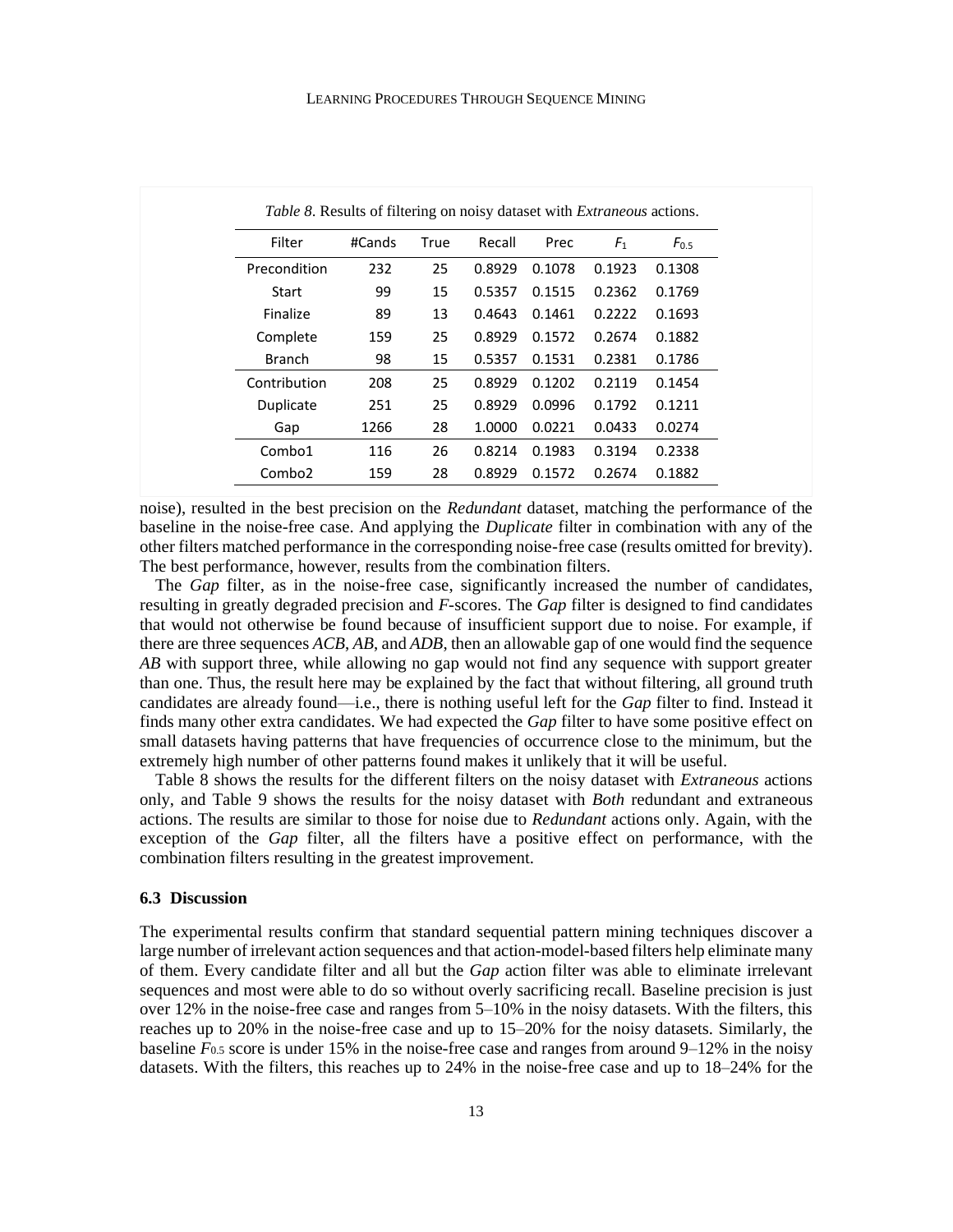| Filter             | #Cands | True | Recall | Prec   | $F_1$  | $F_{0.5}$ |
|--------------------|--------|------|--------|--------|--------|-----------|
| Precondition       | 218    | 19   | 0.6786 | 0.0872 | 0.1545 | 0.1056    |
| Start              | 135    | 11   | 0.3929 | 0.0815 | 0.1350 | 0.0968    |
| Finalize           | 131    | 9    | 0.3214 | 0.0687 | 0.1132 | 0.0815    |
| Complete           | 252    | 19   | 0.6786 | 0.0754 | 0.1357 | 0.0917    |
| <b>Branch</b>      | 134    | 12   | 0.4286 | 0.0896 | 0.1481 | 0.1064    |
| Contribution       | 296    | 19   | 0.6786 | 0.0642 | 0.0950 | 0.0627    |
| Duplicate          | 268    | 26   | 0.9286 | 0.0970 | 0.1757 | 0.1182    |
| Gap                | 1339   | 28   | 1.0000 | 0.0209 | 0.0410 | 0.0260    |
| Combo1             | 108    | 17   | 0.6071 | 0.1574 | 0.2599 | 0.1847    |
| Combo <sub>2</sub> | 149    | 19   | 0.6786 | 0.1275 | 0.2147 | 0.1522    |

*Table 9*. Results of filtering on noisy dataset with both *Redundant* and *Extraneous* actions.

noisy datasets. Although this marks a 100–200% improvement, it remains to be seen whether a 1 in 5 hit rate for discovered procedures intended for automation is sufficient. Nevertheless, these results show that knowledge-based heuristics for filtering candidate patterns and pattern actions can be an effective addition to standard sequential pattern mining to guide discovery toward meaningful action sequences that are more likely to correspond to procedures.

#### **7. Conclusions and Future Work**

In this paper, we proposed a hybrid approach for procedure mining that combines knowledgebased heuristics derived from AI planning models with statistical techniques from sequential pattern mining to discover candidate action sequences for automation. The approach leverages efficient sequence mining techniques to find frequent action sequences from logs of user actions to serve as candidate action sequences for automation. Using action models that provide a semantic representation of actions in terms of their preconditions and effects and inputs and outputs, we devised filtering heuristics to help identify good candidate sequences for automation. The idea was to encode in these filters the knowledge of which patterns 'made sense' from a procedural perspective—i.e., patterns whose actions were related in some way or were otherwise indicative of a procedure. We conducted several experiments to evaluate the usefulness of the filters on both noise-free and noisy datasets and the experimental results show that the action-model-based filtering heuristics successfully eliminate a large number of irrelevant sequences discovered by standard sequential pattern mining.

Our approach does introduce an additional cost to deployment above and beyond that of purely statistical methods in that it requires the formulation of the action model for any new domain to which it is applied. However, this is a one-time expense that could be justified for many applications if our preliminary results on improved quality of recognition hold more generally.

As discussed previously, the filtering heuristics we presented in this paper may not apply to all domains all the time. Some, like the *Branch* filter, take advantage of characteristics specific to the banking transaction domain. On the other hand, we are likely to be able to leverage characteristics specific to any domain by designing new filters, corresponding to the knowledge one would have about processes in that domain. For example, in a customer support call-center application, all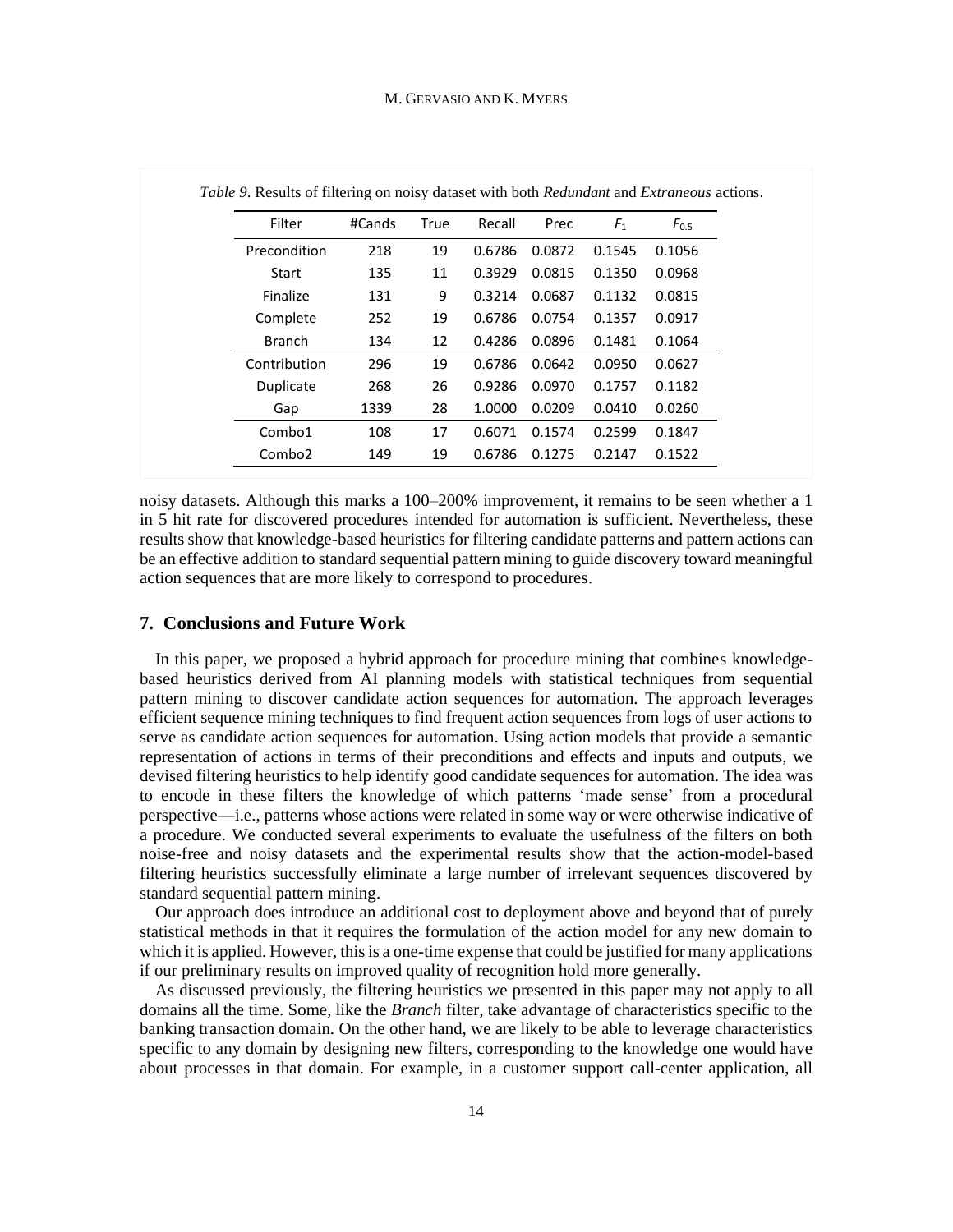procedures might begin with creating an incident report and filling in the date and time of the call. They may also all include retrieving resolution options based on a standard operating manual or prior similar incidents. And they may all conclude with either a resolution or an escalation.

It is also likely that we will have to learn from even smaller numbers of examples. This will need filters like the *Gap* filter to enable finding sequences for which there may not be enough support otherwise. For example, an abstraction filter that recognizes a set of actions to be variants of each other because they achieve the same cumulative effects would allow sequences that differed only in the variant used to be grouped together.

We believe that our use of action models to inform statistical sequence mining has potential benefits that go beyond increased precision. One such benefit is providing rationale for mined sequences. The preconditions and effects characterize the causal structure of the procedure: what it does, when it can be done (its accumulated preconditions), and why it would be done (i.e., its accumulated effects). We can potentially use this information to generate explanations to a user to accompany suggestions for task automation, drawing on explanatory techniques such as those described in (Seegebarth et al., 2012).

Our work is motivated by the ultimate objective of enabling process automation for real-world usage. Our focus to date has been on a collaborative task management tool that we developed previously called Task Assistant (Peintner et al., 2009). Task Assistant supports distributed human teams in collectively executing complex coordinated processes (e.g., Standard Operating Procedures (SOPs)) through an explicit representation of tasks, dependencies, deadlines, and status. Task Assistant has been deployed successfully to a number of operational user communities, including the U.S. Pacific Fleet (PACFLT), the U.S. Strategic Command (STRATCOM), and the Kansas National Guard. With those deployments, we have seen the opportunity to improve team and individual efficiency by introducing automation to perform frequently performed support tasks, many of which focus on information retrieval to aid human decision making. Our first approach to procedure automation for Task Assistant involved learning from demonstration technology (Myers et al., 2011). While useful, the approach still required significant user effort to recognize the need for automation and to explicitly demonstrate the procedures to be automated. Our engagement with the user community has shown a strong desire for approaches that can automate procedures with minimal human intervention, as would be enabled by the procedure mining technique introduced in this paper.

## **Acknowledgments**

This material is based upon work supported by the Office of Naval Research (ONR) under Contract N00014-15-C-5040. Any opinions, findings and conclusions or recommendations expressed in this material are those of the authors and do not necessarily reflect the views of ONR.

## **References**

- Abouelhoda, M. & Ghanem, M. (2010) String mining in bioinformatics. In M. M. Gaber (Ed.), *Scientific Data Mining and Knowledge Discovery*: *Principles and Foundations*, 207–247, Berlin, Heidelberg: Springer-Verlag,.
- Agrawal, R. & Srikant, R. (1995). Mining sequential patterns. *Proceedings of the International Conference on Data Engineering* (ICDE).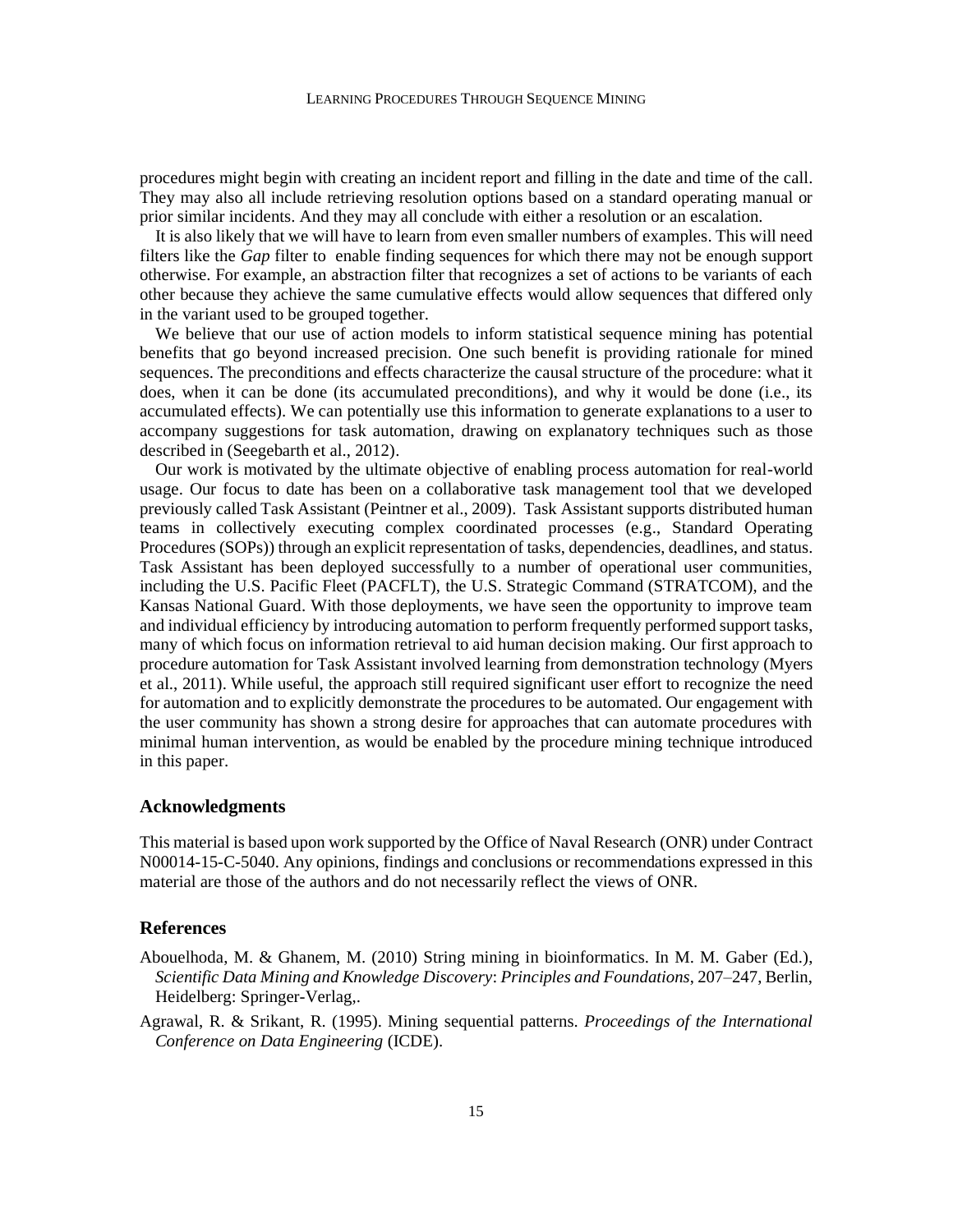- Allen, J., Chambers, N., Ferguson, G., Galescu, L., Jung, H., Swift, M., & Taysom, W. (2007). PLOW: A collaborative task learning agent. *Proceedings of the 27th AAAI Conference on Artificial Intelligence* (pp. 1514–1519).
- Bailey, T. L., Boden, M., Buske, F. A., Frith, M., Grant, C. E., Clementi, L., Ren, J., Li, W. W., & Noble, W. S. (2009). MEME SUITE: Tools for motif discovery and searching. *Nucleic Acids Research*, *37*(*suppl\_2*), W202–W208.
- Blythe, J. (2005). Task learning by instruction in Tailor. *Proceedings of the 10th International Cconference on Intelligent User Interfaces* (pp. 191–198).
- Botea, A., Müller, M., & Schaeffer, J. (2005). Learning partial-order macros from solutions.. *Proceedings of the 15th International Conference on Automated Planning and Scheduling* (pp. 231–240).
- Chand, C., Thakkar, A., & Ganatra, A. (2013). Sequential pattern mining: Survey and current research challenges. *International Journal of Soft computing and Engineering, 2*(1), 185–193.
- Chou, M. F. & Schwartz, D. (2011). Biological sequence motif discovery using motif-x*. Current Protocols in Bioinformatics*, *35*(1).
- Cook, J. E. & Wolf, A. L. (1998). Discovering models of software processes from event-based data. *ACM Transactions on Software Engineering and Methodology* (TOSEM), *7*(3), 215–249.
- Eker, S., Lee, T. J., & Gervasio, M. (2009). Iteration learning by demonstration. *Papers from the AAAI 2009 Spring Sympsoium on Agents that Learn from Human Teachers*.
- Fikes, R. E., Hart, P. E., & Nilsson, H. J. (1972). Learning and executing generalized robot plans. *Artificial Intelligence*, *3*, 251–288.
- Fikes, R. E. & Nilsson, N. J. (1971). STRIPS: A new approach to the application of theorem proving to problem solving. *Artificial Intelligence*, *2*(3–4), 189–208.
- Fournier-Viger, P., Gomariz, A., Campos, M., & Thomas, R. (2014). Fast vertical mining of sequential patterns using co-occurrence information. *Proceedings of the Pacific-Asia Conference on Knowledge Discovery and Data Mining* (pp. 40–52).
- Fournier-Viger, P., Lin, J. C.-W., Gomariz, A., Gueniche, T., Soltani, A., Deng, Z., Lam, H. T.. (2016). The SPMF OpenSource data mining library version 2. *Proceedings of the 19th European Conference on Principles of Data Mining and Knowledge Discovery*, 36–40.
- Fournier-Viger, P., Lin, J. C.-W., Kiran, R. U., Koh, Y. S., & Thomas, R. (2017). A survey of sequential pattern mining. *Data Science and Pattern Recognition*, *1*(1), 54–77.
- Garvey, T., Gervasio, M., Lee, T., Myers, K., Angiolillo, C., Gaston, M., Knittel, J., & Kolojejchick, J. (2009). Learning by demonstration to support military planning and decision making. *Proceedings of the 21st International Conference on Innovative Applications of Artificial Intelligence.*
- Gervasio, M. & Lee, T. J. (2013). Discovering action idioms. *Proceedings of the 2013 IEEE Symposium on Visual Languages and Human-Centric Computing* (pp. 11–14).
- Gervasio, M. T. & Murdock, J. L. (2009). What were you thinking? Filling in missing dataflow through inference in learning from demonstration. *Proceedings of the 14th International Conference on Intelligent User Interfaces*.
- Ghallab, M., Nau, D., & Traverso, P. (2004). *Automated Planning: Theory and Practice*. Elsevier.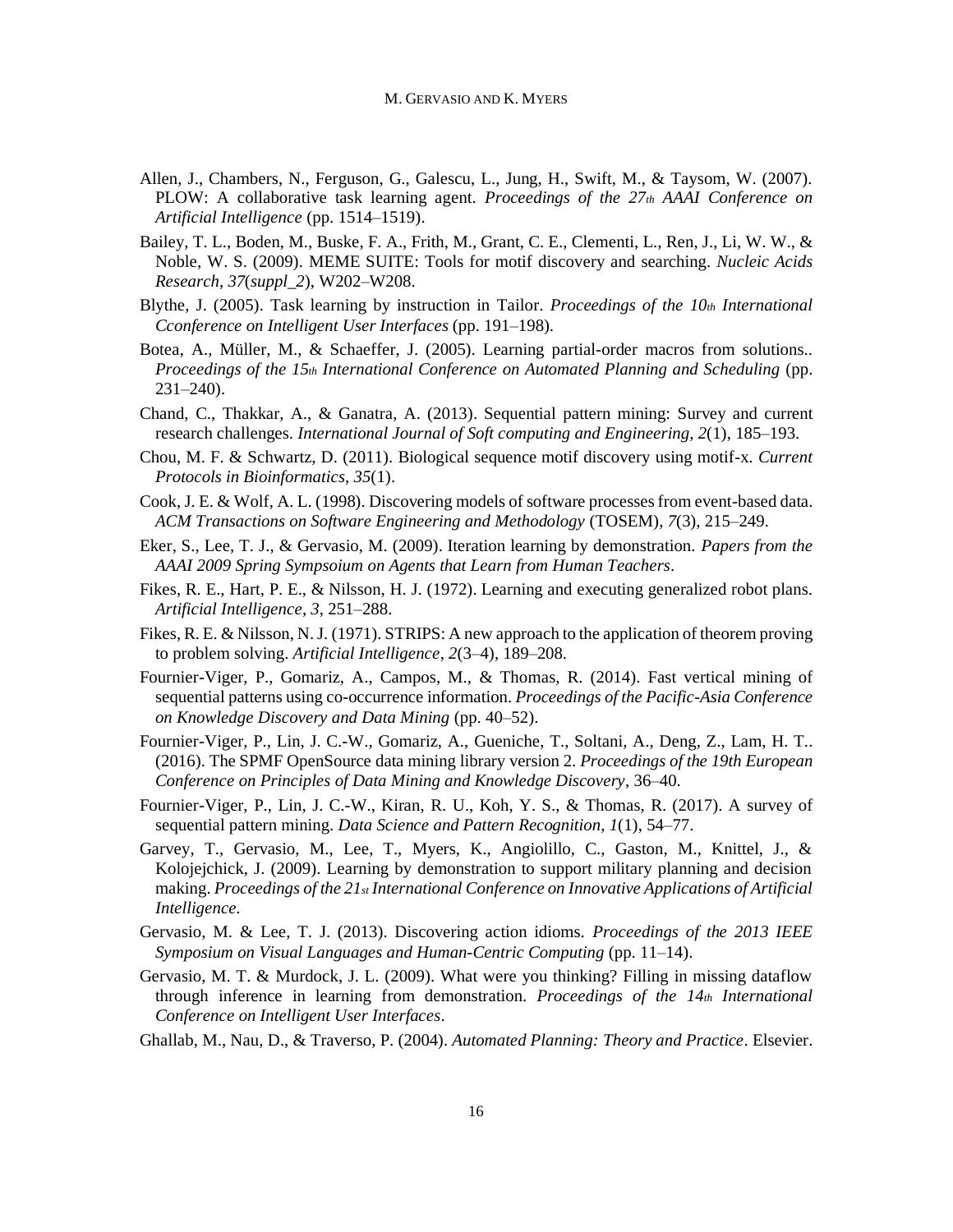- Kovacs, D. L. (2011). *BNF definition of PDDL 3.1*. Unpublished manuscript from the IPC-2011 website. [https://helios.hud.ac.uk/scommv/IPC-14/repository/ kovacs-pddl-3.1-2011.pdf](https://helios.hud.ac.uk/scommv/IPC-14/repository/kovacs-pddl-3.1-2011.pdf)
- Hogg, C., Munoz-Avila, H., & Kuter, U. (2014). Learning hierarchical task models from input traces. *Computational Intelligence, 32*(1), 3-48.
- Laird, J. E., Rosenbloom, P. S., & Newell, A. (1986). Chunking in Soar: The anatomy of a general learning mechanism. *Machine learning*, *1*(1), 11–46.
- Li, N., Stracuzzi, D. J., Langley, P., and Nejati, N. (). Learning hierarchical skills from problem solutions using means-ends analysis. *Proceedings of the Annual Meeting of the Cognitive Science Society*, *31*(31), 1858–1863.
- McDermott, D., Ghallab, M., Howe, A., Knoblock, C., Ram, A., Veloso, M., Weld, D., & Wilkins, D. (1998). *PDDL–The Planning Domain Definition Language*. CVC TR-98-003/DCS TR-1165, Yale Center for Computational Vision and Control.
- Muñoz-Gama, J. (2014). *Large Bank Transaction Process*. Universitat Politècnica de Catalunya (Barcelonatech). Dataset. [https://doi.org/10.4121/uuid:c1d1fdbb-72df-470d-9315](https://doi.org/10.4121/uuid:c1d1fdbb-72df-470d-9315-d6f97e1d7c7c) [d6f97e1d7c7c.](https://doi.org/10.4121/uuid:c1d1fdbb-72df-470d-9315-d6f97e1d7c7c)
- Myers, K., Kolojejchick, J., Angiolillo, C., Cummings, T., Garvey, T., Gervasio, M., Haines, W., Jones, C., Knittel, J., Morley, D., Ommert, W., & Potter, S. (2011). Learning by demonstration technology for military planning and decision making: A deployment story. *Proceedings of the 23rd International Conference on Innovative Applications of Artificial Intelligence*.
- Negrevergne, B. & Guns, T. (2015). Constraint-based sequence mining using constraint programming. *Proceedings of the International Conference on AI and OR Techniques in Constraint Programming for Combinatorial Optimization Problems* (pp. 288–305), Springer.
- Newton, M. A. H., Levine, J., Fox, M., & Long, D. (2007). Learning macro-actions for arbitrary planners and domains.. *Proceedings of 17th International Conference on Automated Planning and Scheduling* (pp. 256–263).
- Pei, J., Han, J., Mortazavi-Asl, B., Wang, J., Pinto, H., Chen, Q., Dayal, U., & Hsu, M. C. (2004). Mining sequential patterns by pattern-growth: The PrefixSpan approach. *IEEE Transactions on Knowledge and Data Engineering*, *16*(11), 1424–1440.
- Pei, J., Han, J., & Wang, W. (2002). Mining sequential patterns with constraints in large databases. *Proceedings of 2002 ACM International Conference on Information and Knowledge Management*.
- Peintner, B., Dinger, J., Rodriguez, A., & Myers, K. (2009). Task assistant: Personalized task management for military environments. *Proceedings of the 21st International Conference on Innovative Applications of Artificial Intelligence*.
- Rojas, E., Muñoz-Gama, J., Sepúlveda, M., & Capurro, D. (2016). Process mining in healthcare: A literature review. *Journal of Biomedical Informatics*, *61*, 224–236.
- Seegebarth, B., Schattenberg, B., & Biundo, S. (2012). Making hybrid plans more clear to human users—a formal approach for generating sound explanations. *Proceedings of the 22nd International Conference on Automated Planning and Scheduling* (pp. 225–233).
- Shavlik, J. W. (1990). Acquiring recursive and iterative concepts with explanation-based learning. *Machine Learning*, *5*(1), 39–70.